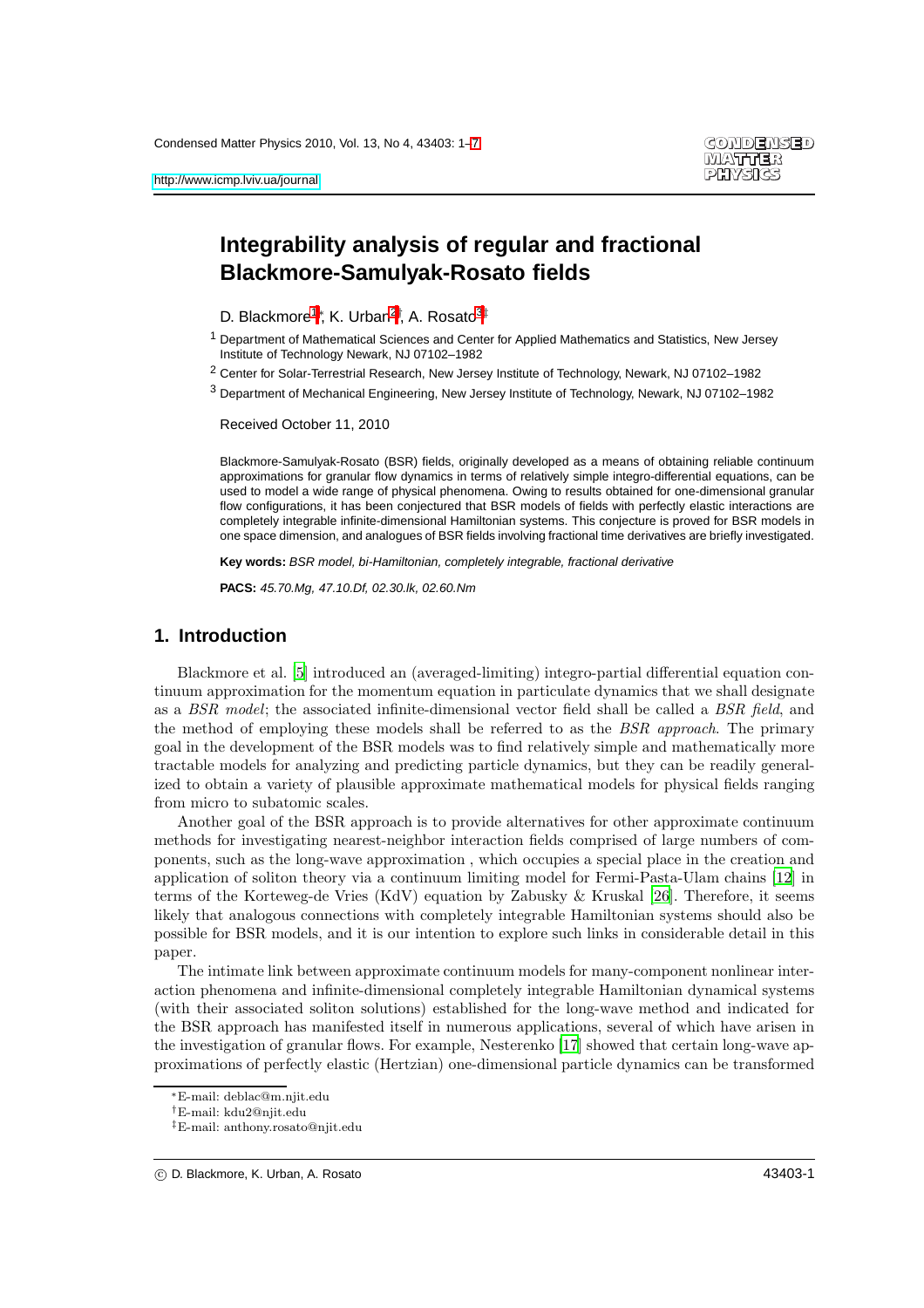into KdV equations. On the other hand, Blackmore  $\&$  Dave [\[4\]](#page-5-2) proved that perfectly elastic onedimensional particle dynamics modeled by a BSR field can be approximated by Burgers' equation, which is also completely integrable. In particular, the results in [\[4](#page-5-2)] led to the conjecture that BSR field approximations to perfectly elastic (non-dissipative) granular flows are completely integrable. And as BSR approximations can be generalized to apply to a much broader class of physical phenomena, the conjecture should be extended to include BSR continuum models of more general non-dissipative fields. A proof of this conjecture is the main result of this paper.

When it comes to field equations of practically every kind, a recent – and rather productive – trend has been to reformulate the associated classical differential equation models in terms of fractional derivatives, and compare the solutions of the fractional and classical versions. These fractional versions of classical field equations have yielded some very interesting and useful results, which include certain types of intrinsic gauge invariance and systemic dissipation effects in fractional forms of non-dissipative classical fields. With this in mind, we shall briefly consider analogues of BSR fields having fractional Caputo time derivatives. Our main observation is that fractional near integral derivatives with respect to time tend to introduce dissipation in classically inelastic systems – an observation seen in many fractionalized classical field equations.

Our treatment begins in section 2 with a terse introduction to generalized BSR field equations. In section 3, we follow this with our main result that the BSR fields satisfying certain mild assumptions are completely integrable infinite-dimensional Hamiltonian dynamical systems, which is proved by demonstrating that the fields in question have a rather simple bi-Hamiltonian structure. Then in section 4, we consider fractional derivative reformulations of our BSR fields and show by example that the resulting dynamical systems include dissipative effects that render them nonintegrable. We conclude our investigation in section 5 with some remarks on the results of our analysis here and a brief indication of related future research.

### **2. BSR field equations**

Our original derivation of the BSR model [\[5\]](#page-5-0) was formulated in the context of granular flows in one-, two- or three-dimensional Euclidean space, denoted as usual by  $\mathbb{R}$ ,  $\mathbb{R}^2$  or  $\mathbb{R}^3$ , respectively, where the particle-particle and particle-boundary forces were postulated to be of a form general enough to subsume the usual Hertz-Mindlin and Walton-Braun models (cf. [\[6,](#page-5-3) [17](#page-6-2), [23](#page-6-3), [23](#page-6-3)[–25\]](#page-6-4)). It took the form of the following integro-partial differential equation (IPDE):

<span id="page-1-0"></span>
$$
u_t + \sum_{j=1}^m u_j u_{x_j} = E(x, t) + \int_{\mathbb{R}^m} \Theta(x, y, t, u(x+y, t) - u(x, t); \mu) dy,
$$
\n(1)

where  $x, y \in \mathbb{R}^m$ ,  $m = 1, 2, 3, t$  represents time,  $u = (u_1, u_2, u_3) = \dot{x}$  is the velocity of a particle moving through  $\mathbb{R}^m$ , the variable subscripts denote partial derivatives,  $(x, t)$  is a point in the  $(m+1)$ dimensional spacetime  $\mathbb{R}^m \times \mathbb{R}$ , E represents the external force on the flow configuration that is often a constant, the integral is the standard Lebesgue integral, the kernel Θ is a smooth function that vanishes for  $|y|$  sufficiently large uniformly in the other variables in accordance with the assumed nearest-neighbor or nearest-boundary interaction assumptions for the particle dynamics, and  $\mu$  represents a vector of parameters defined by the physical properties of the constituents of the granular flow.

If one examines the limiting argument used to obtain [\(1\)](#page-1-0) in the granular flow context, it is easy to see that it generalizes quite naturally to obtain approximate continuum models for any physical dynamical system on any smooth finite-dimensional manifold M comprised of a very large number of particles – possibly acting upon one another and their environment in both near-neighbor and at a distance action modes. Then, the resulting general BSR field model takes the form

<span id="page-1-1"></span>
$$
u_t + \nabla_u u = E(x, t) + \int_M \Theta(x, y, t, u_{\backslash x}(y, t) - u(x, t); \mu) dy,
$$
\n(2)

where  $\nabla_u$  denotes the usual covariant derivative (for fixed t) on the Riemannian manifold M, dy is the standard Lebesgue measure based differential associated with integration on M and  $u_{\chi}$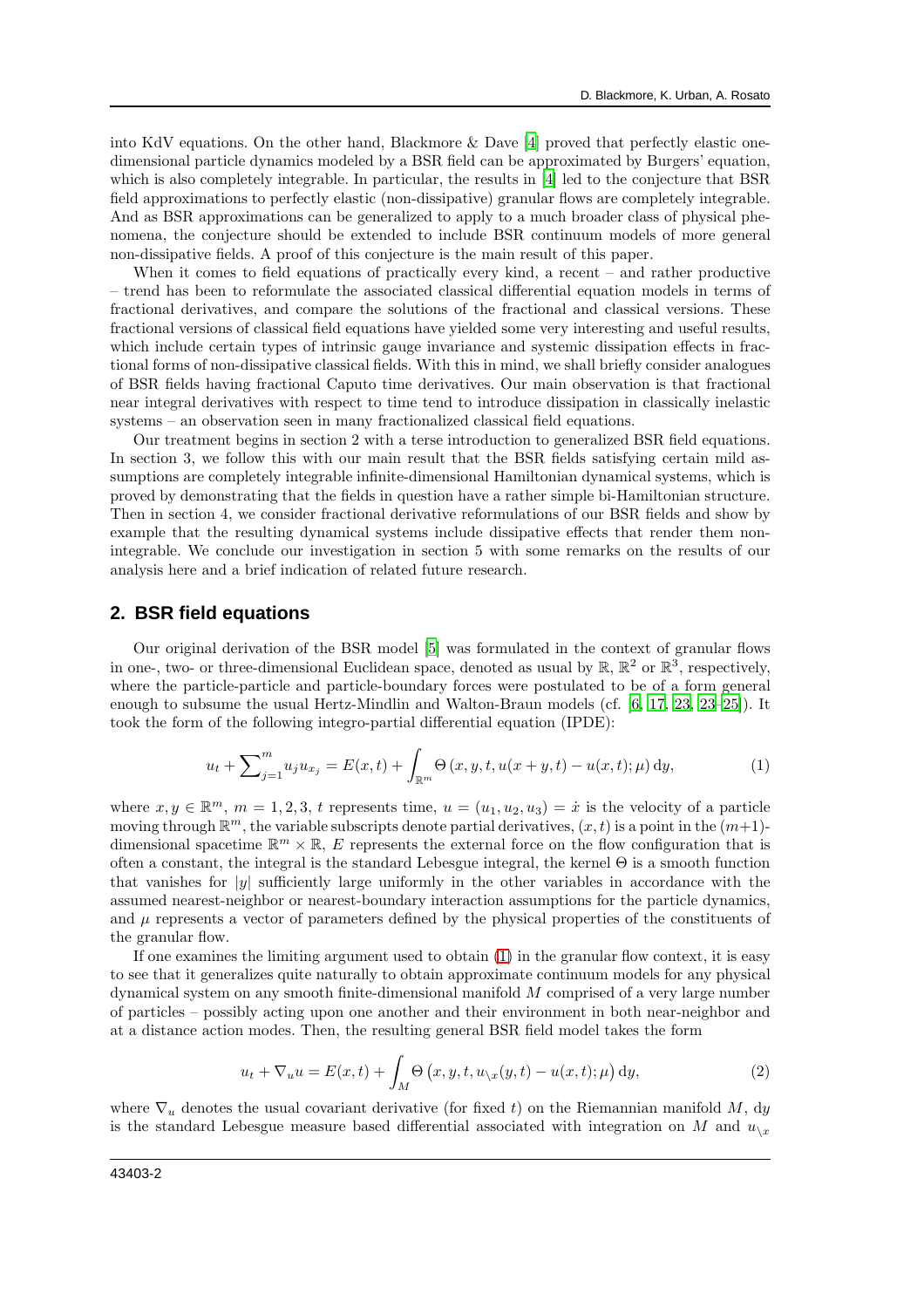is the parallel transport of the vector  $u(y, t)$  along a geodesic from y to x on M. Everything in [\(2\)](#page-1-1) is assumed to be smooth (i.e.  $C^{\infty}$ ) with the integrand and all of its derivatives going to zero exponentially fast as the (geodesic) distance from y to any fixed x, denoted as  $\rho(x, y)$ , increases without bound. To simplify matters, we shall assume that the field is defined on the flat manifold  $\mathbb{R}^m$ , so that the field equations that we are going to consider in the sequel have the form

<span id="page-2-0"></span>
$$
u_t + \nabla_u u = E(x, t) + \int_{\mathbb{R}^m} \Theta(x, y, t, u(y, t) - u(x, t); \mu) dy,
$$
\n(3)

where

$$
\nabla_u u = \sum\nolimits_{j=1}^m u_j u_{x_j}
$$

for any natural number m in  $\mathbb N$  and dy denotes the standard m-dimensional Lebesgue measure.

It should be noted that [\(3\)](#page-2-0) can also be approximated as a partial differential equation (PDE) obtained by expanding  $\Theta$  in Taylor series (about  $(x, t)$ ), integrating and then truncating the series after a suitable finite number of terms  $(cf. [4, 5])$  $(cf. [4, 5])$  $(cf. [4, 5])$  $(cf. [4, 5])$ , but we shall not consider these approximations in any detail in the sequel.

# **3. Integrability analysis of BSR system**

Integrability analysis has played a vital role in the development and investigation of approximate continuum models for systems of very large numbers of interacting components. In fact, one may argue persuasively that soliton theory and integrability of infinite-dimensional Hamiltonian dynamical systems is a direct result of such approximations. In particular, the work of Zabusky & Kruskal [\[26\]](#page-6-1) in showing that the long-wave limit of an FPU chain [\[12\]](#page-5-1) of interacting nonlinear oscillators is equivalent to the completely integrable KdV equation served as the catalyst for the spectacular advances in the theory and applications of infinite-dimensional Hamiltonian systems during the last half-century, recorded and applied in such works as [\[1,](#page-5-4) [7](#page-5-5)[–11,](#page-5-6) [14,](#page-5-7) [17](#page-6-2)[–21\]](#page-6-5).

From the perspective of the origins of [\(3\)](#page-2-0), the demonstration of soliton-like behavior for longwave limits of one-dimensional particle chains interacting in a perfectly elastic manner [\[17](#page-6-2)] and the integrability of PDE approximations of the BSR model [\[4\]](#page-5-2) for the same kinds of chains strongly suggest that the corresponding dynamical systems are completely integrable Hamiltonian systems. We shall prove this here for [\(3\)](#page-2-0) in one-space dimension  $(m = 1)$  when the interactions are perfectly elastic (non-dissipative). Analogous integrability results can be obtained for any finite space dimension, but the modifications necessary to deal with the higher dimensional equations are quite extensive, so we shall defer a more general treatment to a forthcoming study.

Our investigations [\[4](#page-5-2)[–6\]](#page-5-3) have revealed that perfectly elastic particle-particle and particle-boundary interactions are synonymous with the kernel in [\(3\)](#page-2-0) being independent of  $u(y, t) - u(x, t)$ , so that the BSR equation assumes the simpler form

<span id="page-2-1"></span>
$$
u_t + \nabla_u u = F(x, t; \mu) := E(x, t) + \int_{\mathbb{R}^m} \Theta(x, y, t; \mu) dy,
$$
\n(4)

where  $F$  is a smooth function. Hence, for our investigation here, we take our (space dimension one) perfectly elastic BSR continuum model to be the above equation with  $m = 1$ .

To see the plausibility of the complete integrability of [\(4\)](#page-2-1), let us look for a traveling-wave solution of the following special case of the governing equation:

$$
\frac{\partial u}{\partial t} + u \frac{\partial u}{\partial x} = \varphi (x - Vt), \qquad (5)
$$

where  $\varphi : \mathbb{R} \to [0, \infty)$  is a smooth (nonnegative) absolutely (Lebesgue) integrable function on R. We seek a solution of the form

$$
u = f\left(\xi\right) = f\left(x - Vt\right),\,
$$

which we substitute in  $(4)$  to obtain

$$
-Vf' + ff' = \varphi(\xi).
$$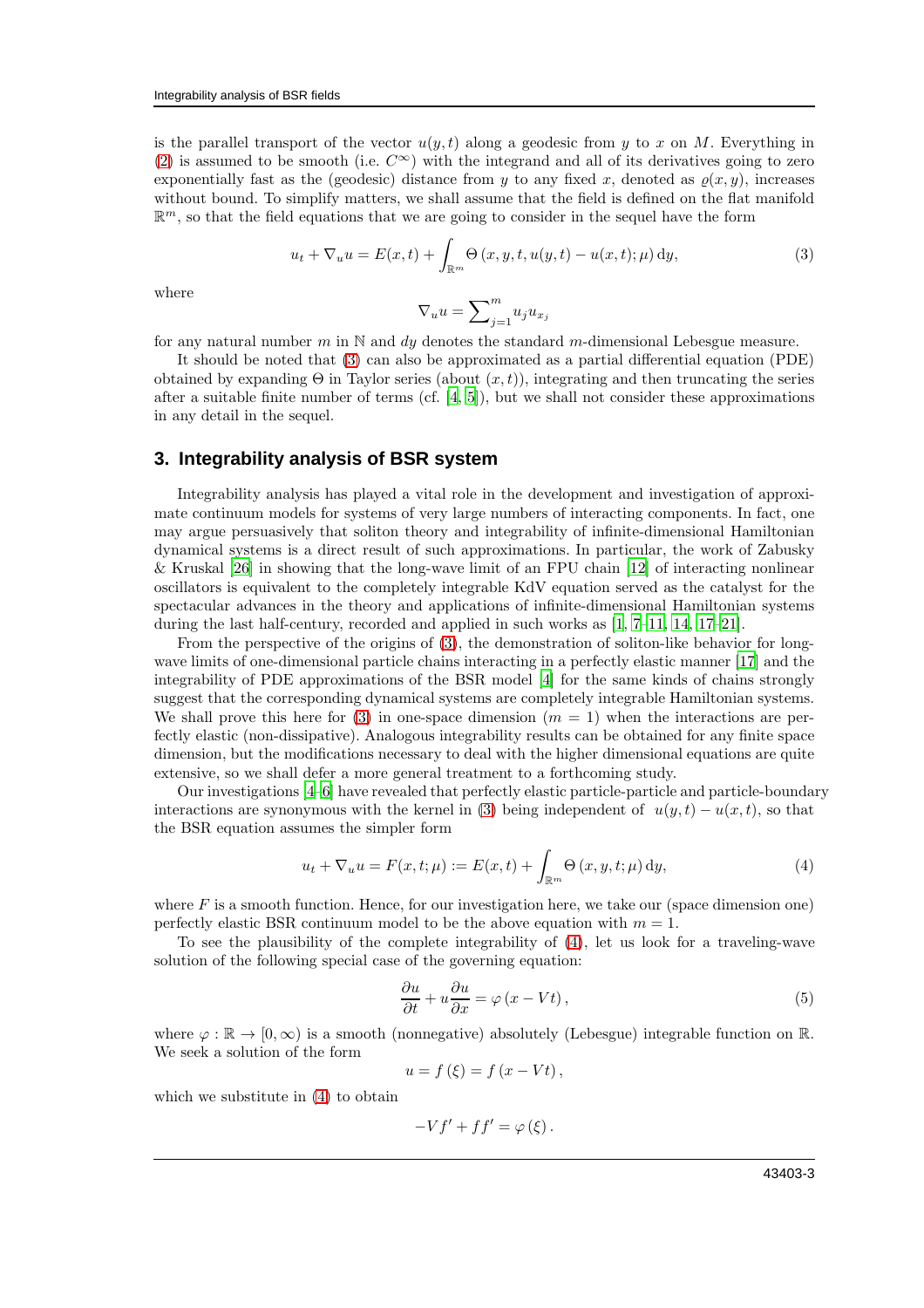Then one integration yields the solutions

$$
u = V \pm \sqrt{V^2 + 2\Phi(x - Vt)},
$$

where  $\Phi$  is simply the integral of  $\varphi$ . We also see that the form of the wave is essentially completely determined by the force field  $\varphi(x-Vt)$ .

#### **3.1. Hamiltonian form of the nondissipative field for**  $m = 1$

As mentioned above, we shall investigate the Hamiltonian structure and integrability of the perfectly elastic BSR field in one space dimension, which assumes the form

<span id="page-3-0"></span>
$$
u_t + uu_x = F(x, t; \mu),\tag{6}
$$

where  $(x, t) \in \mathbb{R} \times [0, \infty)$ ,  $\mu$  is a parameter (vector) in  $\mathbb{R}^k$ , and F is a smooth function on its domain of variables and parameters. First, we attend to the Hamiltonian structure and the identification of the associated Hamiltonian function. The simplest Hamiltonian representation for [\(6\)](#page-3-0) is

<span id="page-3-1"></span>
$$
u_t = \theta \circ \nabla H,\tag{7}
$$

where

$$
H := \int_{\mathbb{R}} \left( -\frac{1}{6}u^3 + u \partial_x^{-1} F \right) dx,
$$

 $\nabla$  is the usual (variational) gradient, and  $\theta = \partial_x$ , where  $\partial_x$  is the standard partial derivative operator with respect to x. For our proof of integrability we are going to find a different compatible Hamiltonian representation that guarantees that there is an infinite hierarchy of independent invariants for [\(7\)](#page-3-1) in virtue of Magri's theorem and its various improvements (cf. [\[7](#page-5-5), [8](#page-5-8), [16](#page-5-9)]), which we take as complete integrability. In particular, we have the following result with a very straightforward proof.

**Theorem 1** Suppose that all of the functions in  $(6)$  are in the usual Schwarz space of functions (depending on the number of their variables and parameters) and that F does not depend explicitly on time, i.e.  $F(x,t; \mu) = F(x; \mu)$ . Then the infinite-dimensional Hamiltonian dynamical system  $(7)$  representing  $(6)$  is completely integrable in the sense that it possesses an infinite hierarchy of constants of motion

$$
H_0 := H, H_1, H_2, \dots \tag{8}
$$

that are in involution with respect to the usual Poisson bracket induced by  $\theta$ , namely

$$
\{f,g\}(u) = \{f,g\}_{\theta}(u) := \langle \nabla g, \theta \circ \nabla f \rangle (u) = L_{\theta \circ \nabla f} g(u),
$$

where  $\langle \cdot, \cdot \rangle$  is the standard scalar (inner) product and L is the Lie derivative (cf. [\[8](#page-5-8)]).

Proof. It follows from refinements of Magri's theorem (see [\[7,](#page-5-5) [8](#page-5-8)]) that it suffices to find another Hamiltonian representation of the system [\(7\)](#page-3-1) in the form

<span id="page-3-2"></span>
$$
u_t = \hat{\theta} \circ \nabla \hat{H},\tag{9}
$$

where the Poisson (implectic) operator pair  $(\theta, \hat{\theta})$  is compatible. For completely integrable systems there is naturally a denumerable choice of compatible bi-Hamiltonian representations, and it suffices to find just one of the form [\(9\)](#page-3-2) having the necessary properties.

For [\(9\)](#page-3-2) we choose

$$
\hat{\theta} := -u \partial_x u + F \text{ and } \hat{H} := u.
$$

Then it is a simple matter to verify the compatibility of the representations [\(7\)](#page-3-1) and [\(9\)](#page-3-2), from which the complete integrability follows, thereby concluding the proof.  $\Box$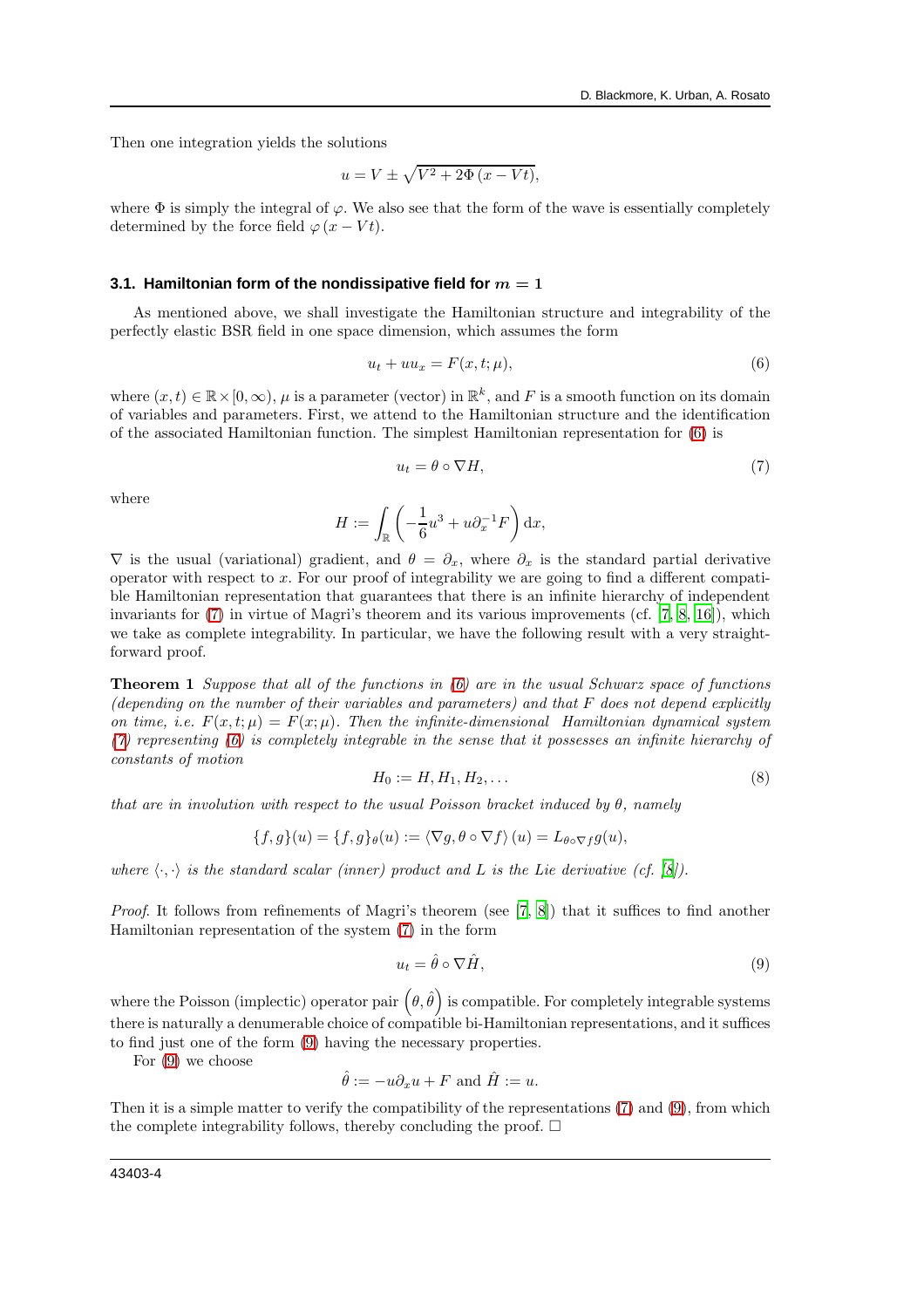One can use the details of the proof to construct an infinite hierarchy of integrals of [\(6\)](#page-3-0) using the recursion techniques developed to deal with multi-Hamiltonian systems, but there is in fact a much simpler way to find integrals: Start by simply writing [\(6\)](#page-3-0) in the conservation form

$$
(u)_t + \left(-\frac{1}{2}u^2 + \partial_x^{-1}F\right)_x = 0,
$$
\n(10)

which, under the Schwarz space assumption, leads immediately to the conclusion that

$$
\int_{\mathbb{R}} u \mathrm{d} x
$$

is a constant of motion, which is – not surprisingly – tantamount to conservation of mass. Then multiply  $(6)$  by u to obtain the following equation written in conservation form:

$$
\left(\frac{u^2}{2}\right)_t + \left(-\frac{1}{3}u^3 + \partial_x^{-1}(uF)\right)_x = 0,
$$

from which we obtain the constant of motion corresponding to conservation of momentum, namely

$$
\int_{\mathbb{R}} \frac{u^2}{2} \mathrm{d}x.
$$

Continuing in this fashion, we find that all of the functions

$$
\int_{\mathbb{R}} \frac{u^n}{n+1} \mathrm{d}x, \qquad n = 1, 2, \dots \tag{11}
$$

are constants of motion.

# **4. Fractional BSR models**

We shall now touch briefly on a particularly simple fractional derivative analogue of the BSR field model involving only Reisz-Caputo fractional derivatives in time. As mentioned in the introduction, there is a very active current trend of revisiting fractional derivative forms of classical dynamical systems representations of phenomena arising in physics and other fields in order to compare the behaviors of the classical and fractional models (examples of which can be found in  $[2, 3, 13]$  $[2, 3, 13]$  $[2, 3, 13]$  $[2, 3, 13]$  $[2, 3, 13]$ .

The fractional derivative analogue of  $(6)$ , when F does not depend explicitly on time, that we consider is

<span id="page-4-0"></span>
$$
\mathfrak{d}_t^{\alpha} u + u u_x = F(x; \mu), \tag{12}
$$

where  $\mathfrak{d}_t^{\alpha}$  is the (partial) Riesz-Caputo derivative of order  $\alpha$  (taken to be any real number close to 1) defined as

$$
\mathfrak{d}_t^{\alpha} f(x,t) := \frac{1}{\Gamma(n-\alpha)} \int_0^{\infty} |t-\tau|^{n-\alpha-1} \left(\frac{\partial}{\partial \tau}\right)^n f(\tau) d\tau, \tag{13}
$$

and  $\Gamma$  is the usual Gamma function. To show that such an equation can actually be extracted from first principles of a sort, we can consider a fractional variational approach. Following the approach for obtaining the Euler-Lagrange equations and then the corresponding Hamiltonian formulation for a Lagrangian involving fractional derivatives (as in  $[2, 3]$  $[2, 3]$ ) – in this case only a fractional Riesz-Caputo derivative of u with respect to time – one can obtain  $(12)$  in a more natural way consistent with the fundamental principles of mechanics.

Our preliminary analysis of [\(12\)](#page-4-0) shows that non-integer values of the time derivative inherently produce dissipative effects, just as can readily be shown via an exact solution in the case of the fractional linear oscillator

$$
\mathfrak{D}_t^{\alpha}\varphi+\varphi=0
$$

for non-integral values of  $\alpha$  near two. Here  $\mathfrak{D}_t^{\alpha}$  represents the ordinary Riesz-Caputo derivative of order α. The inference (based so far only on limited evidence) is that truly integrable behavior may not be possible for [\(12\)](#page-4-0) when  $\alpha$  is not an integer. However, it may be possible to obtain solutions in traveling wave type form for some cases.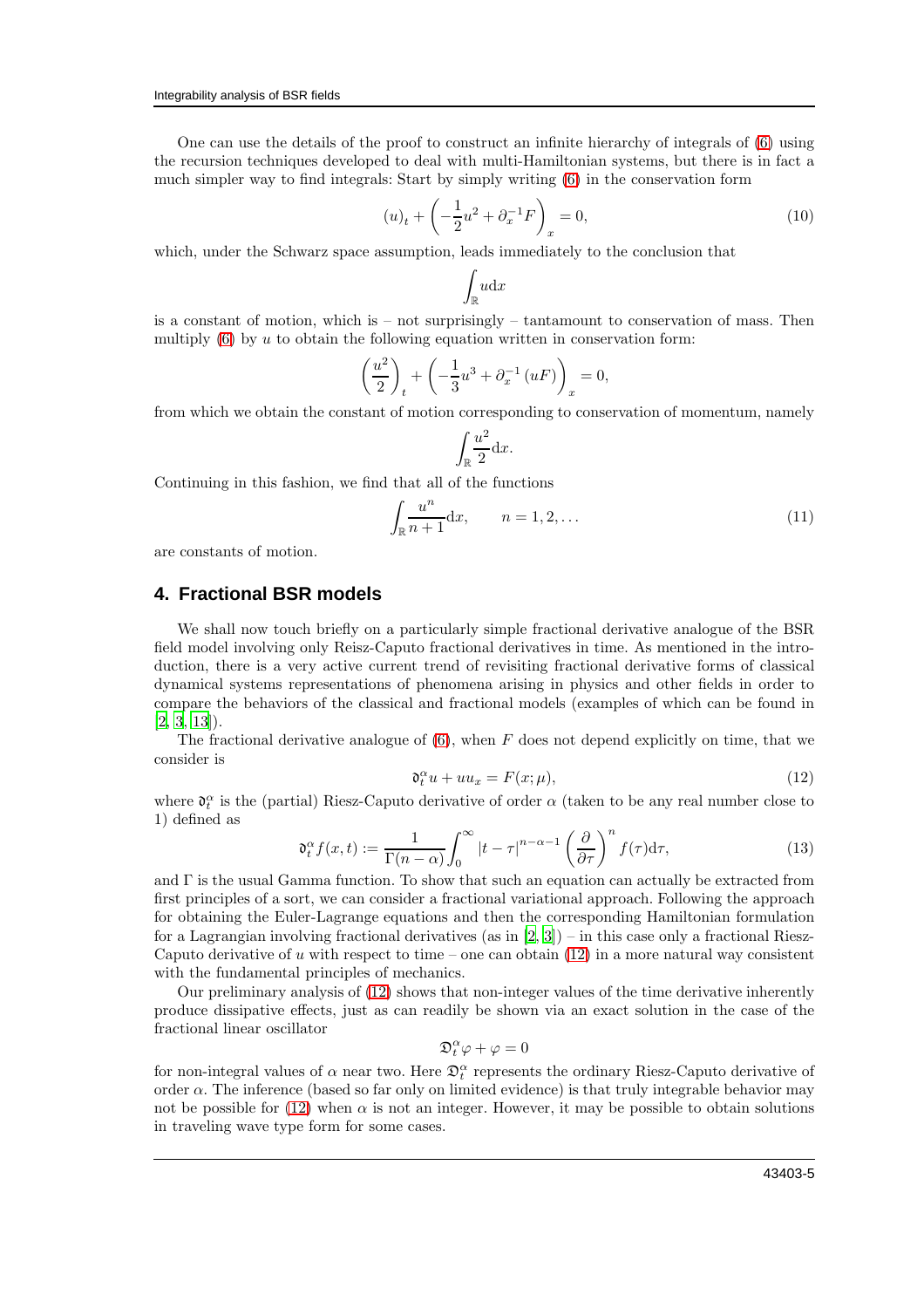### **5. Epilogue**

We have shown that the BSR equation in one space dimension is an infinite-dimensional completely integrable Hamiltonian dynamical system when it does not depend explicitly on time. This also appears to be the case for higher space dimensions, and we intend to address this in a forthcoming paper, where we shall present a detailed investigation of solitons and other wave-like phenomena. These results will be compared with the experimental findings on various granular flow regimes such as the types in Rosato et al. [\[22](#page-6-6), [23](#page-6-3)] in accordance with our continuing project on the development of dynamical systems based methods for predicting particulate dynamics (cf. [\[6\]](#page-5-3)).

Another area of possible research along the lines presented here concerns the case where the BSR model involves additional terms that represent small perturbations from a completely integrable form. If this perturbed system is still Hamiltonian, we shall want to see which of the existing infinite-dimensional KAM theorems are applicable (see e.g. [\[14\]](#page-5-7)) and perhaps prove some new results of this kind that can be used to gain further insight into the nature of more general BSR dynamics. When the perturbation is non-Hamiltonian, it may still be possible to extend some of the methods employed in Prykarpatsky et al. [\[20](#page-6-7)] and other related studies to characterize certain invariant aspects of BSR dynamics. We plan to look into each of these questions in the near future.

The preliminary findings on fractional analogues of BSR fields suggest that a more thorough study of such systems is in order. We shall in the near future investigate [\(12\)](#page-4-0) in much greater detail, and also delve into what are perhaps more realistic fractional analogues in which the actual interaction forces in the particle fields are fundamentally fractional in nature as for example in [\[15\]](#page-5-13).

#### **Acknowledgement**

The authors wish to thank the National Science Foundation for partial support of the research in this paper under NSF Grant CMMI–1029809. Thanks are also due to Anatoliy Prykarpatsky for his constant support and indispensable advice on all matters relating to integrability analysis – and especially for the work here.

### **References**

- <span id="page-5-4"></span>1. Ablowitz M., Segur H., Solitons and the Inverse Scattering Transform. SIAM, Philadelphia, 1981.
- <span id="page-5-10"></span>2. Agarwal P., Comp. Math. Appl., 2010, 59, 1852–1864.
- <span id="page-5-11"></span>3. Baleanu D., Rep. Math. Phys., 2008, 61, 199–206.
- <span id="page-5-2"></span>4. Blackmore D., Dave R., Chaos in One-Dimensional Granular Flows with Oscillating Boundaries. Powders & Grains 97, R. Behringer and J. Jenkins (eds.). Balkema, Rotterdam, 1997, p. 409–412.
- <span id="page-5-0"></span>5. Blackmore D., Samulyak R., Rosato A., J. Nonlin. Math. Phys., 1999, 6, 198–221.
- <span id="page-5-3"></span>6. Blackmore D., Rosato A., Tricoche X., Urban K., Ratnaswamy V., Tapping dynamics for a column of particles and beyond, J. Mech. Materials and Structures, (to appear).
- <span id="page-5-5"></span>7. Blackmore D., Prykarpatsky A., Samoylenko V., Nonlinear Dynamics of Mathematical Physics: Spectral and Symplectic Integrability Analysis. World Scientific, New Jersey (in press).
- <span id="page-5-8"></span>8. Blasek M., Multi-Hamiltonian Theory of Dynamical Systems. Springer- Verlag, Berlin, 1998.
- 9. Bogolubov (Jr.) N.N., Blackmore D., Samoylenko V., Prykarpatsky, A., Opuscula Mathematica, 2007, 27, 187–195.
- 10. Dickey L., Soliton Equations and Hamiltonian Systems. World Scientific, Singapore, 1991.
- <span id="page-5-6"></span>11. Fadeev L., Takhtajan L., Hamiltonian Methods in the Theory of Solitons. Springer-Verlag, Berlin, 1987.
- <span id="page-5-1"></span>12. Fermi E., Pasta J., Ulam S., Collected Works of Enrico Fermi, Vol. 2. Chicago University Press, Chicago, 1965.
- <span id="page-5-12"></span>13. Gafiychuk V., Datsko B., Meleshko V., Blackmore D., Chaos, Solitons and Fractals, 2009, 41, 1095– 1104.
- <span id="page-5-7"></span>14. Kuskin S., Nearly Integrable Infinite-dimensional Hamiltonian Systems, Lecture Notes in Mathematics, Vol. 1556. Springer-Verlag, New York, 1993.
- <span id="page-5-13"></span>15. Leszczynski J., Phys. Rev. E, 2004, 70, 051315.
- <span id="page-5-9"></span>16. Magri F., J. Math. Phys., 1978, 19, 1156–1162.